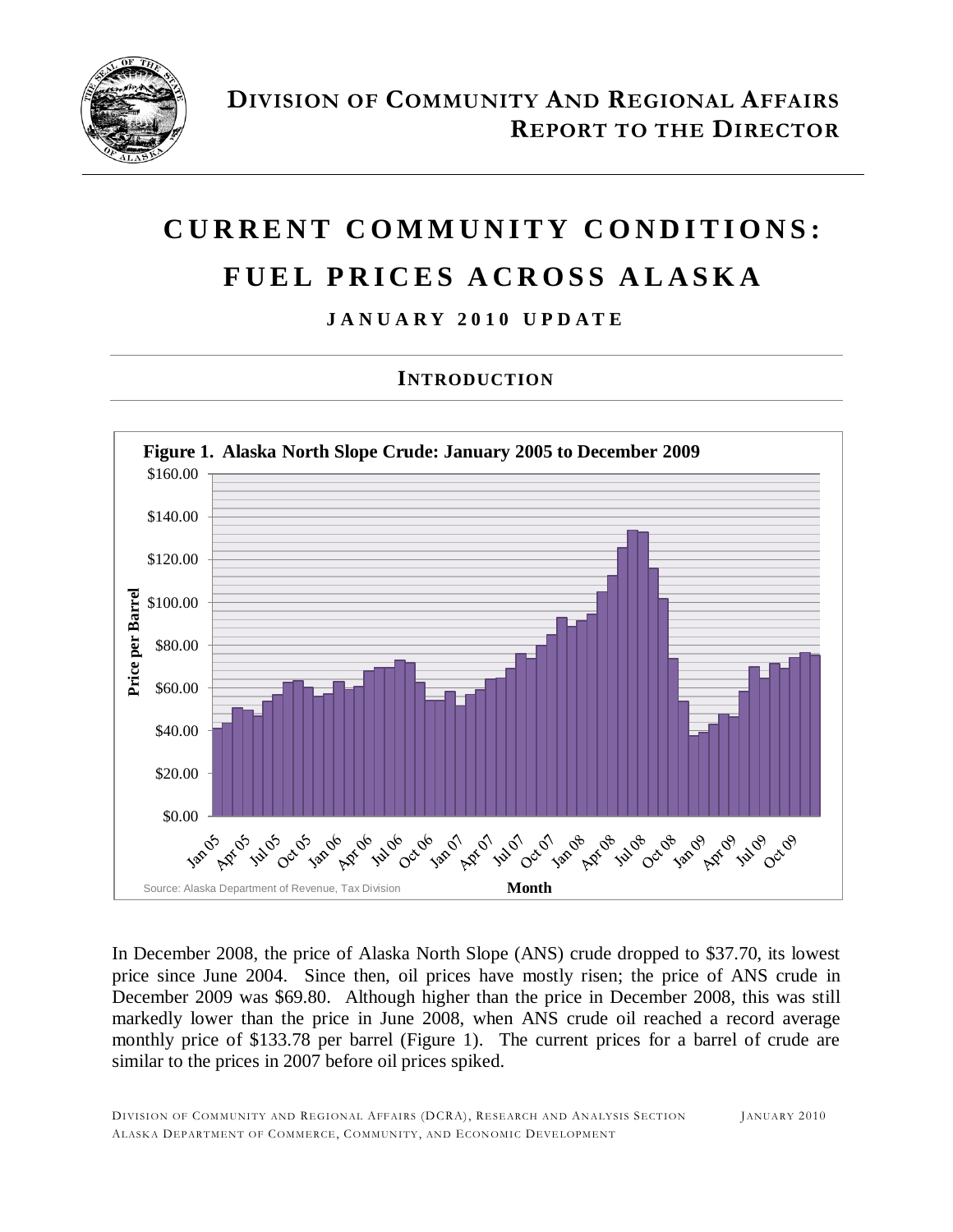The national average price of gasoline peaked at \$4.05 per gallon in mid-July 2008 and dropped to \$1.59 per gallon by the end of December 2008. In early June 2009, the price rose to \$2.50 per gallon and has remained mostly level since that time, varying from a low of \$2.40 in October 2009 to a high of \$2.72 in January 2010.

National average heating fuel prices are only tracked from October to March. Those prices peaked at an all-time high of \$3.85 per gallon in March 2008. However, by December 2008, the prices had fallen to \$2.33, similar to the average heating fuel prices in 2006 and 2007 before prices spiked.<sup>1</sup> Prices remained at that level from January to March of 2009. However, from October 2009 to January 2010, heating oil prices have risen and are currently \$2.99 per gallon.

During January 2010, the Division of Community and Regional Affairs (DCRA) repeated a statewide survey of retail heating fuel and gasoline prices in a cross-section of 100 select Alaska communities, first initiated during 2005 (*Community Conditions: Fuel Prices Across Alaska*). This report, *Current Community Conditions: Fuel Prices Across Alaska, January 2010 Update*, summarizes fuel survey findings, discusses changes in fuel prices during the recent past, lists fuel prices in each community on the date of contact, and provides a current and historical perspective on fluctuating fuel prices.

#### **METHODOLOGY**

The DCRA Research and Analysis Section and Local Government Assistance Section developed a survey and selected a community sample during 2005. Communities were strategically selected to represent differing socioeconomic conditions and all Alaska regions, including the Interior, Gulf Coast, Northern, Northwest, Southeast, Southwest, and Western regions. Selected communities had also generally been recipients of an Alaska Energy Authority bulk fuel project.

To accurately and consistently track longitudinal changes in fuel prices, the 2005 survey and community sample were used to collect 2006, 2007, 2008, 2009, and 2010 fuel information – the communities and core questionnaire items have remained the same since 2005.

DCRA Research and Analysis staff conducted the survey between January 11 and January 15, 2010. In total, local fuel retailers serving 100 communities were contacted (via telephone) and asked to provide current per gallon prices on heating fuel (#1) and gasoline (Figure 2). All fuel price quotes reflect prices at the vendors' pump stations. Survey results are one-time measurements and representative of retail fuel prices on the particular day of contact. Heating

 $\overline{a}$ 

<sup>1</sup> Source: United States Department of Energy, Energy Information Administration. Note: Heating fuel prices are only recorded from October to March. Gasoline prices are recorded year-round.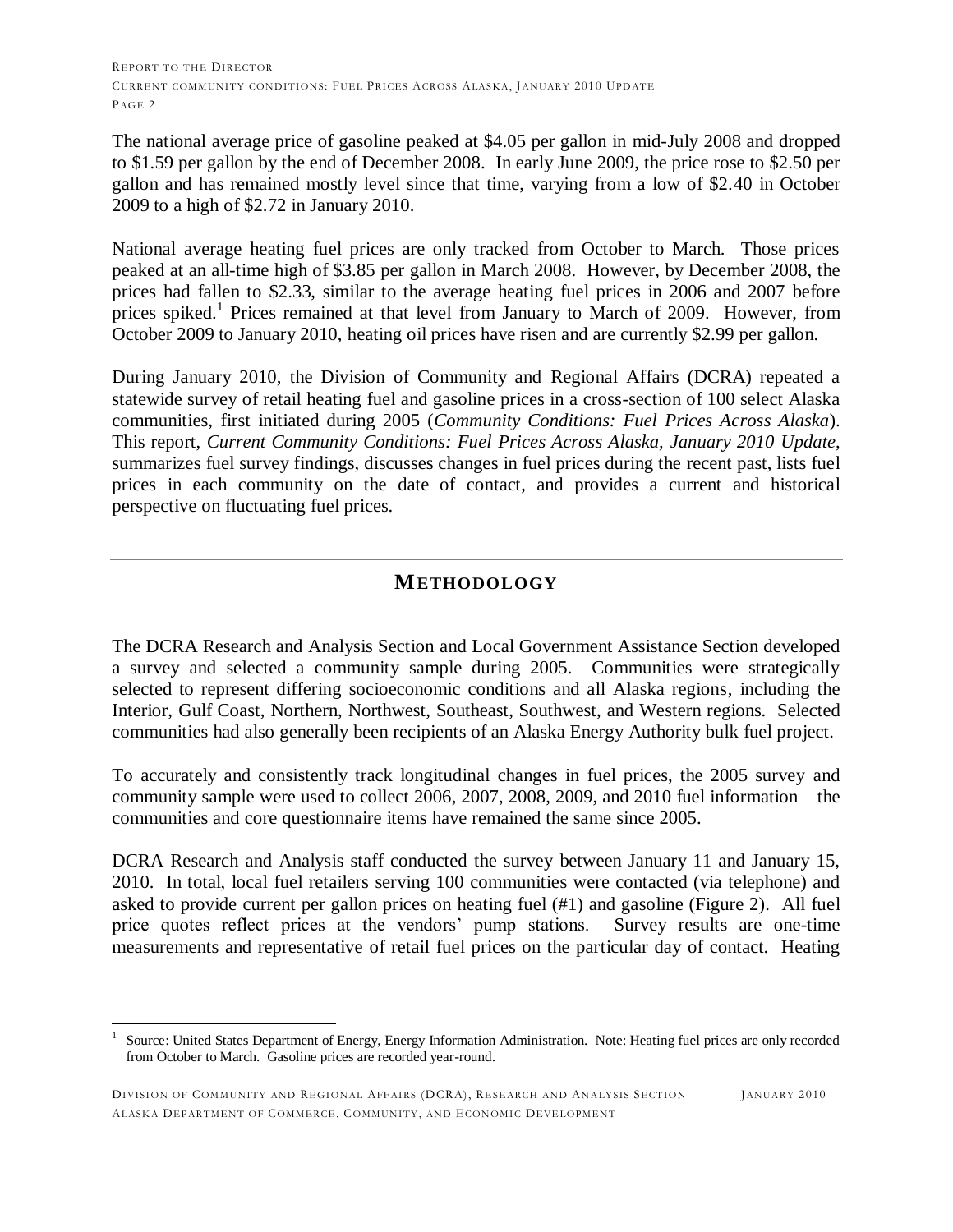

DIVISION OF COMMUNITY AND REGIONAL AFFAIRS (DCRA), RESEARCH AND ANALYSIS SECTION JANUARY 2010 ALASKA DEPARTMENT OF COMMERCE, COMMUNITY, AND ECONOMIC DEVELOPMENT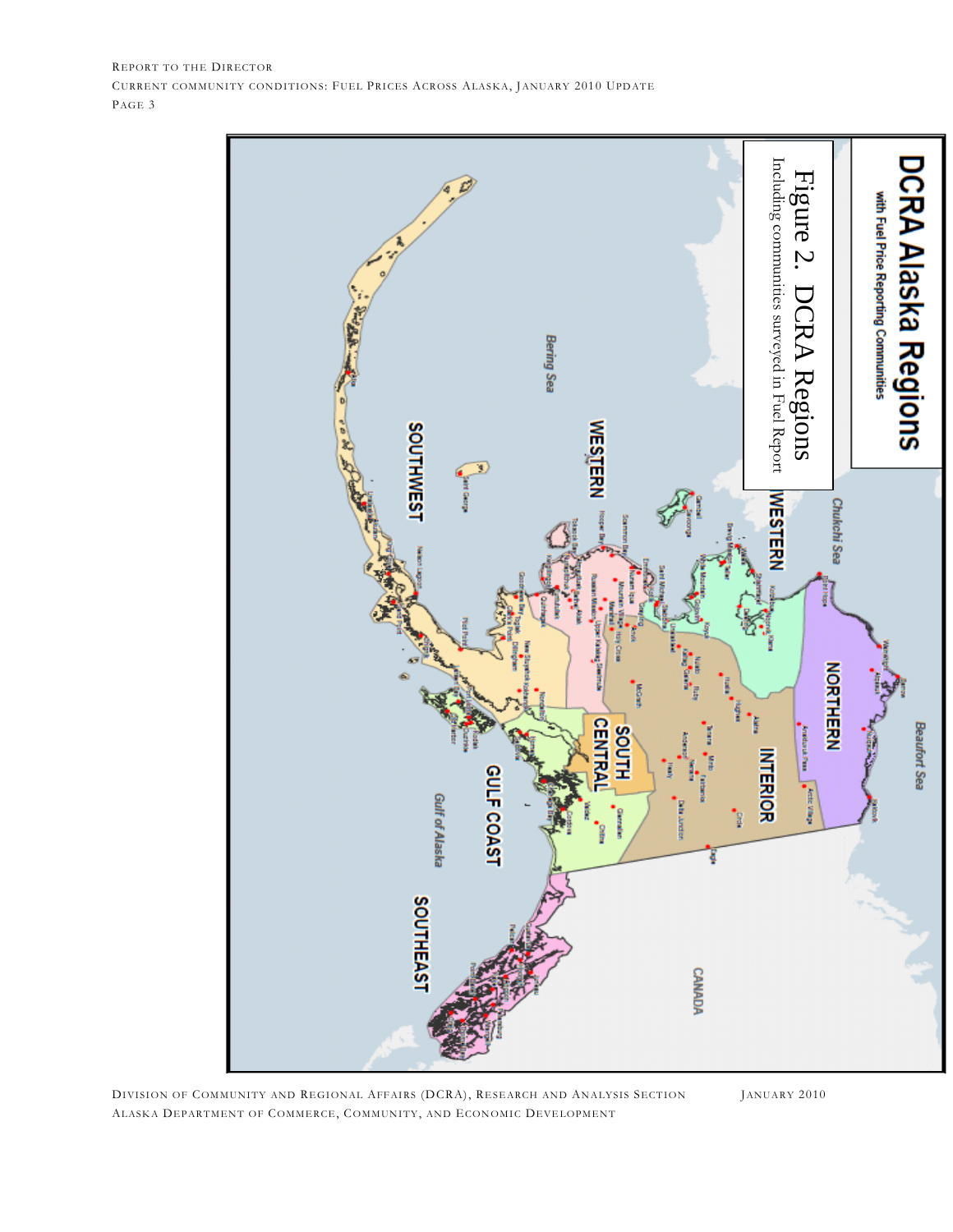fuel and gasoline prices may have changed between the time of contact and the publication of this report.

#### **CURRENT FUEL PRICES ACROSS ALASKA**

|      |               |          |        | Table 1. January 2010: Heating Fuel #1 Prices per Gallons across Alaska |        |          |        |
|------|---------------|----------|--------|-------------------------------------------------------------------------|--------|----------|--------|
|      | Gulf<br>Coast | Interior |        | Northern   Northwest   Southeast   Southwest   Western                  |        |          |        |
| High | \$6.00        | \$10.00  | \$2.60 | \$8.06                                                                  | \$4.60 | \$6.50\$ | \$6.56 |

**Low** | \$2.88 | \$3.02 | \$1.40 | \$3.60 | \$3.11 | \$2.90 \$4.03 **Average** | \$3.90 | \$4.94 | \$1.80 | \$5.32 | \$3.60 | \$4.57 | \$5.06

#### **Table 1. January 2010: Heating Fuel #1 Prices per Gallons across Alaska**

Average heating fuel prices per gallon vary by region (Table 1). Alaskan communities in the Northwest Region reported the highest average heating fuel retail price at \$5.32 per gallon, while Northern communities reported the lowest average retail price at \$1.80 per gallon. Of noteworthy importance, the North Slope Borough (Northern Region) has village corporations that distribute fuel to residents throughout the Northern Region and charge only a delivery fee on a per gallon basis. The North Slope Borough does not subsidize heating fuel for commercial use. Consequently, the retail price of heating fuel for commercial entities is significantly higher than for residences (Table 2). Excluding the Northern region, Southeast communities experienced the lowest heating fuel prices that averaged \$3.60 per gallon.

**Table 2. January 2010: Northern Region Heating Fuel (#1) and Gasoline Retail Prices**

| <b>Community</b>      | <b>Community Retailer</b>       | <b>Residential</b> | <b>Heating Fuel Retail Price</b><br><b>Commercial</b> | <b>Gasoline Retail</b><br><b>Price</b> |
|-----------------------|---------------------------------|--------------------|-------------------------------------------------------|----------------------------------------|
| <b>Anaktuvuk Pass</b> | Nunamiut Corporation            | \$1.55             | \$8.75                                                | \$7.95                                 |
| Atqasuk               | <b>Atqasuk Corporation</b>      | \$1.40             | \$4.10                                                | \$4.10                                 |
| Barrow                | BUEC, Inc.                      | Natural Gas        | Natural Gas                                           | \$4.25                                 |
| Kaktovik              | Kaktovik Inupiat<br>Corporation | \$2.60             | \$6.95                                                | \$4.00                                 |
| Nuiqsut               | <b>Kuukpik Corporation</b>      | \$2.00             | \$6.05                                                | \$4.95                                 |
| Point Hope            | <b>Tigara Corporation</b>       | \$1.67             | \$6.48                                                | \$5.95                                 |
| Wainwright            | <b>Olgoonik Corporation</b>     | \$1.50             | \$5.29                                                | \$4.96                                 |

To accurately summarize statewide heating fuel prices, it is appropriate to exclude Northern Region communities because of the North Slope Borough subsidy for residential use heating

DIVISION OF COMMUNITY AND REGIONAL AFFAIRS (DCRA), RESEARCH AND ANALYSIS SECTION JANUARY 2010 ALASKA DEPARTMENT OF COMMERCE, COMMUNITY, AND ECONOMIC DEVELOPMENT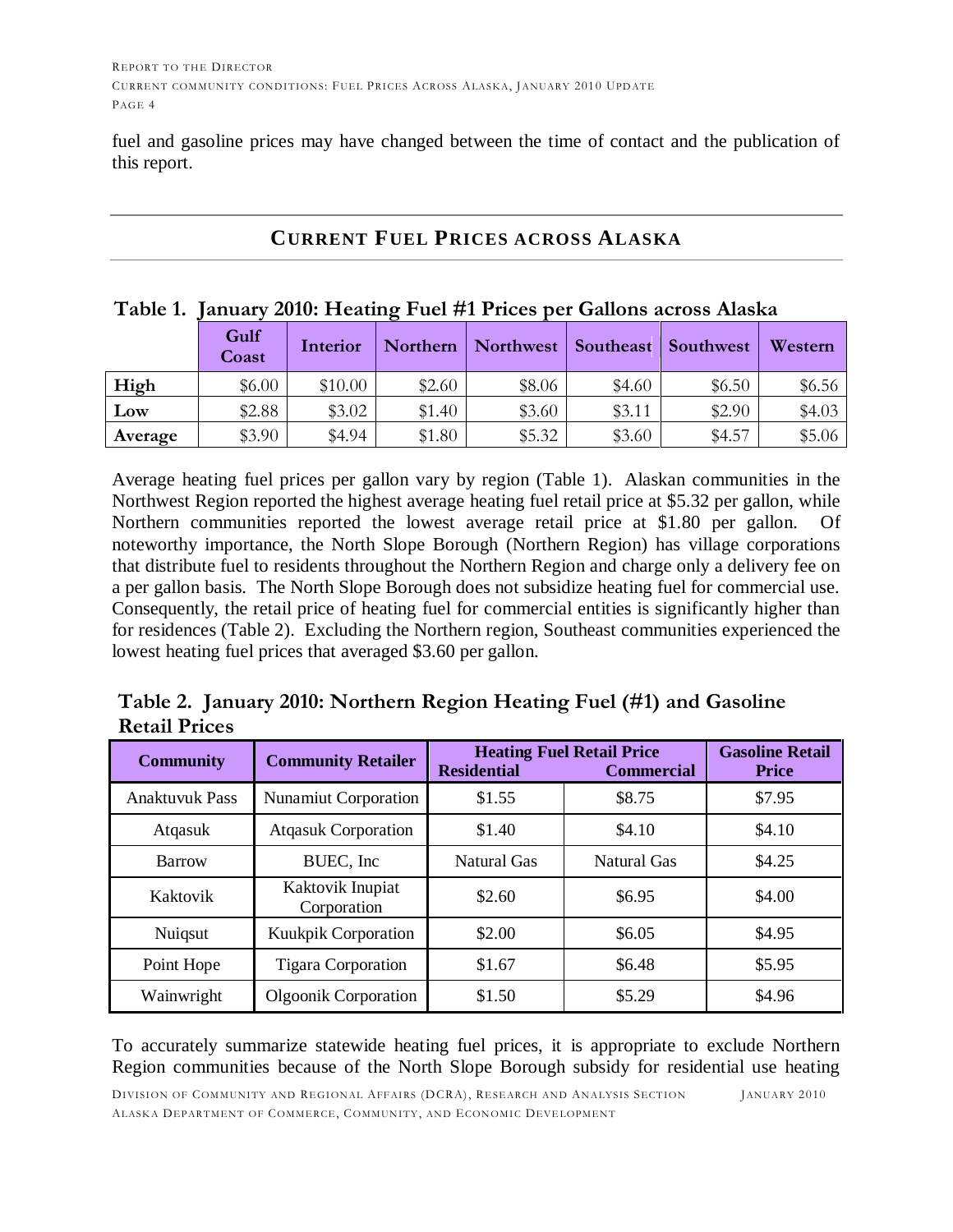fuel. On average, excluding the 7 Northern communities, heating fuel retailed for \$4.68 per gallon across the remaining 93 surveyed Alaska communities. The Arctic Village Traditional Council in Arctic Village (Interior Region) reported the highest heating fuel retail price at \$10.00 per gallon (see Appendix 1). In contrast, Homer Run Oil in Homer (in the Gulf Coast Region) reported the lowest heating fuel retail price at \$2.88 per gallon.

|         | Gulf<br>Coast | Interior | Northern | Northwest | Southeast | Southwest | Western |
|---------|---------------|----------|----------|-----------|-----------|-----------|---------|
| High    | \$6.00        | \$10.00  | \$7.95   | \$7.80    | \$4.79    | \$6.85    | \$6.66  |
| Low     | \$3.24        | \$2.32   | \$4.00   | \$4.40    | \$2.96    | \$3.31    | \$4.74  |
| Average | \$4.18        | \$5.12   | \$5.17   | \$5.55    | \$3.74    | \$5.05    | \$5.55  |

## **Table 3. January 2010: Gasoline Prices per Gallon across Alaska**

As Table 3 illustrates, average gasoline prices per gallon also varied across Alaska by region. Communities in the Northwest and Western Regions reported the highest average gasoline retail price at \$5.55 per gallon, while Southeast Region communities reported the lowest average retail price at \$3.74 per gallon. Statewide retail prices indicated significant variation in gasoline retail price. Specifically, the Arctic Village Traditional Council in Arctic Village (Interior Region) reported the highest gasoline prices at \$10.00 per gallon. In contrast, Alaska Petroleum in Fairbanks (also in the Interior Region) reported the lowest gasoline retail price at \$2.32 per gallon. On average, gasoline retailed for \$5.01 per gallon across 99 Alaska communities.

**Table 4. January 2010: On the Road System and Off the Road System: Prices in the Gulf Coast and Interior Regions**

| <b>Gulf Coast</b> | On Road System | Off Road System | Interior      | On Road System | Off Road System |
|-------------------|----------------|-----------------|---------------|----------------|-----------------|
| Heating Fuel:     |                |                 | Heating Fuel: |                |                 |
| High              | \$3.99         | \$6.00          | High          | \$5.00         | \$10.00         |
| Low               | \$2.88         | \$3.23          | Low           | \$3.02         | \$3.90          |
| Average           | \$3.30         | \$4.21          | Average       | \$3.67         | \$5.71          |
| Gasoline:         |                |                 | Gasoline:     |                |                 |
| High              | \$3.80         | \$6.00          | High          | \$5.00         | \$10.00         |
| Low               | \$3.51         | \$3.24          | Low           | \$2.32         | \$4.60          |
| Average           | \$3.63         | \$4.49          | Average       | \$3.81         | \$5.93          |

Many rural Alaskan communities are located off the road system and so tend to be more isolated. This isolation contributes to higher fuel costs. Many of the communities in the Southeast and Southwest regions are more easily accessible and are thus serviced by barge for much of the year. In the Northern, Northwest, and Western regions, the main reason prices for gasoline and fuel are higher is that these communities are not located on the road system, and fuel must be flown or barged in, which can only be done once or twice a year. In the Gulf Coast and Interior regions, some communities are on the road system, and some are not. This causes prices to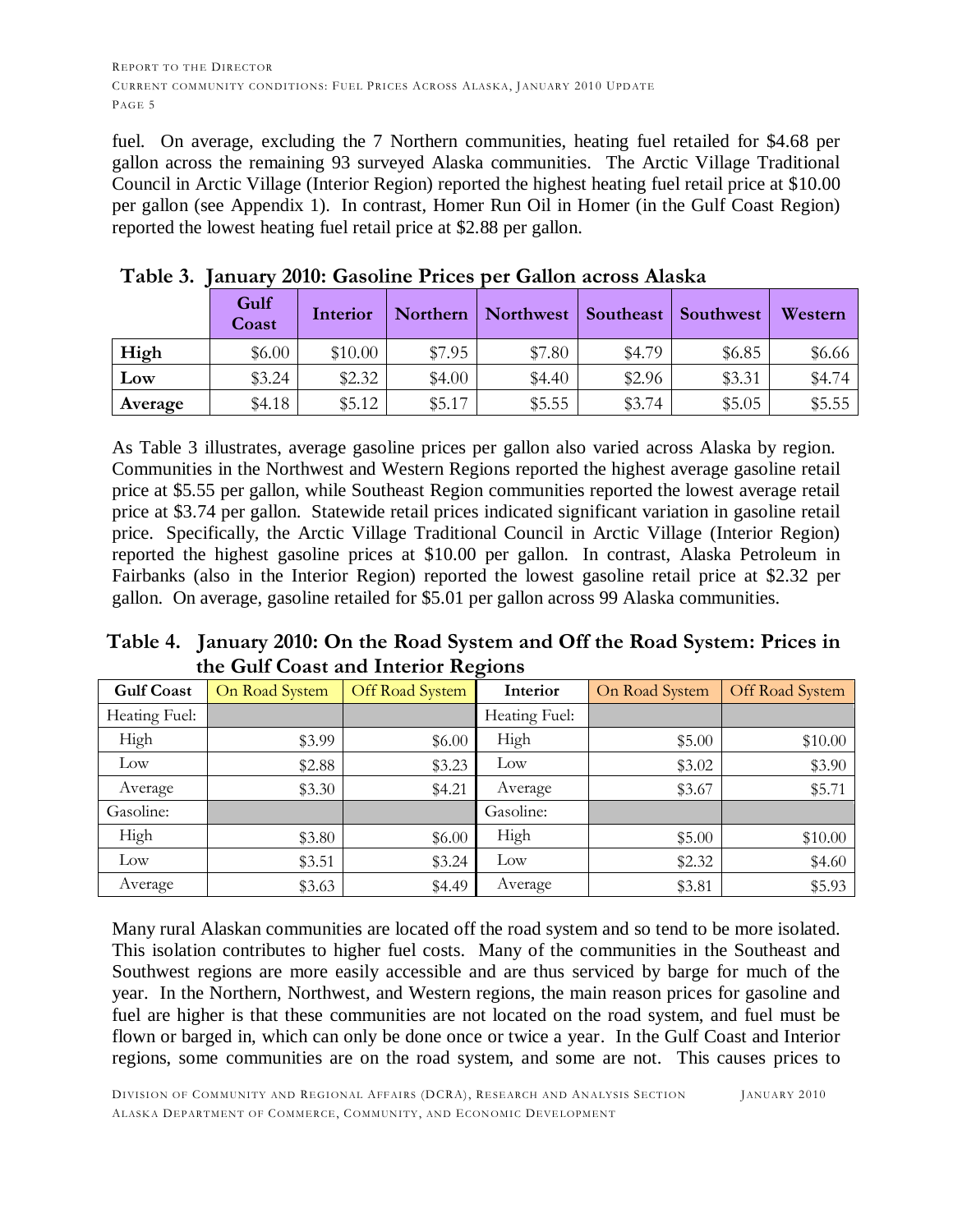differ between the two groups (Table 4). This contrast is stronger in the Interior, where the average prices for heating oil and gasoline for communities off the road system were \$2 more than the average prices for communities on the road system. In the Gulf Region, where many of the communities can be served year-round by barges, the average price for communities off the road system was slightly less than \$1 above the average price for communities on the road system.

#### **CHANGE IN FUEL PRICES ACROSS ALASKA**

Alaskan fuel prices have continued to decline (Figure 3). Excluding Northern communities, the statewide average per gallon heating fuel price fell from \$5.36 in July 2009 to \$4.68 in January 2010. This \$0.68 per gallon price change represented a 13% decrease in the statewide average heating fuel price per gallon. Prices in the Northwest (-24%), Western (-23%), Southwest (- 10%), and Interior (-4%) Regions decreased from July 2009 to January 2010 (Figure 4). The Northern (10%), Gulf Coast (3%), and Southeast (3%) Regions experienced increases in average heating fuel prices.



**Figure 3. Trend in Average Alaska Fuel Price**  $\rightarrow$  Heating Fuel  $-\rightarrow$  Gasoline

The statewide average gasoline price also decreased from July 2009 to January 2010, dropping from \$5.37 to \$5.01 per gallon (Figure 3). This \$0.36 per gallon average price decrease represents a 7% decrease in the statewide average price per gallon of gasoline. Prices in the Northwest (-20%), Western (-11%), Northern (-4%), Interior (-2%), and Southwest (-1%) regions all decreased from July to January. Gasoline prices per gallon in the Gulf Coast (3%) and Southeast (2%) regions both increased.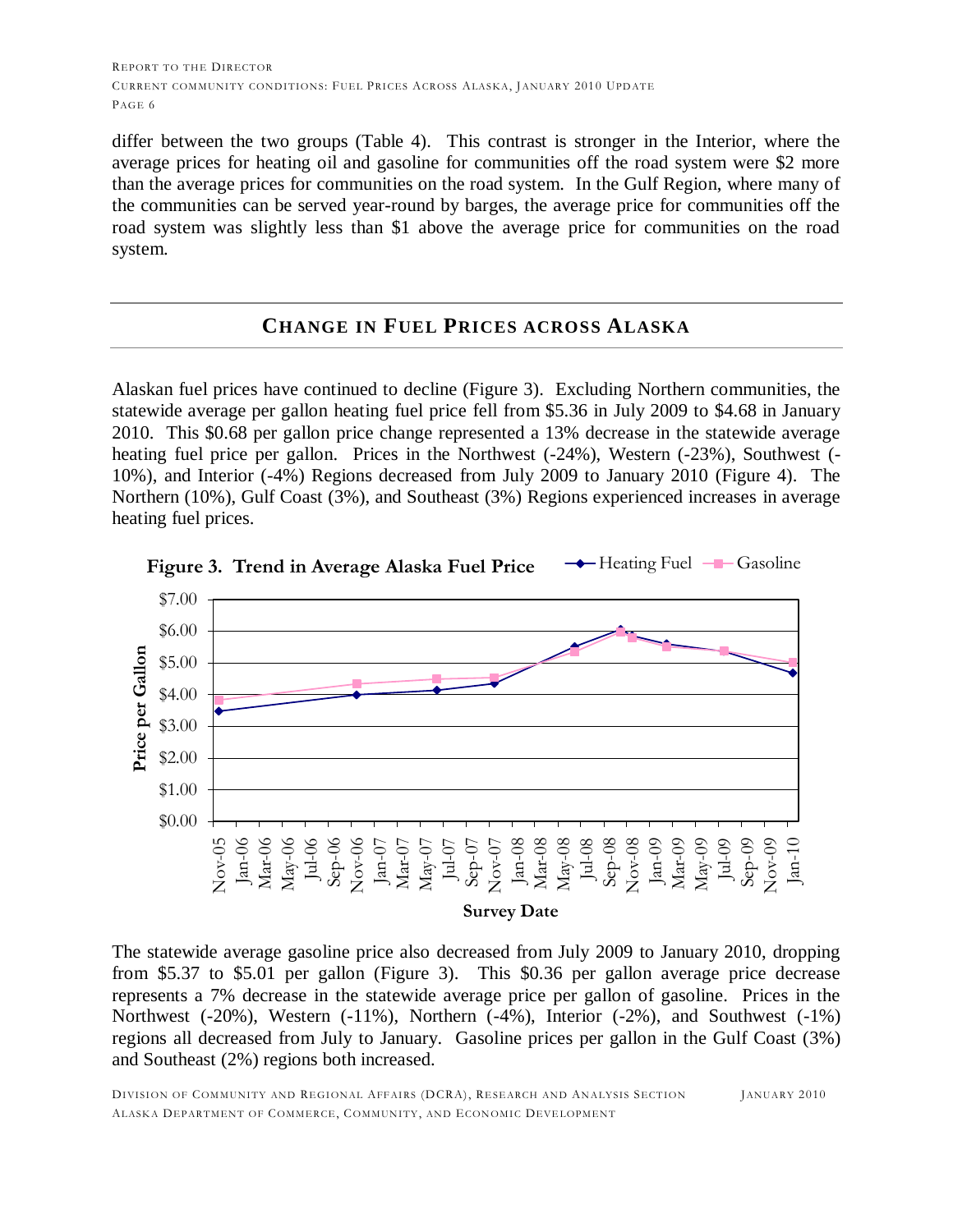

DIVISION OF COMMUNITY AND REGIONAL AFFAIRS (DCRA), RESEARCH AND ANALYSIS SECTION JANUARY 2010 ALASKA DEPARTMENT OF COMMERCE, COMMUNITY, AND ECONOMIC DEVELOPMENT

Gulf Coast  $\rightarrow$  Interior  $\rightarrow$  Northern  $\rightarrow$  Northwest  $\rightarrow$  Southeast  $\rightarrow$  Southwest  $\rightarrow$  Western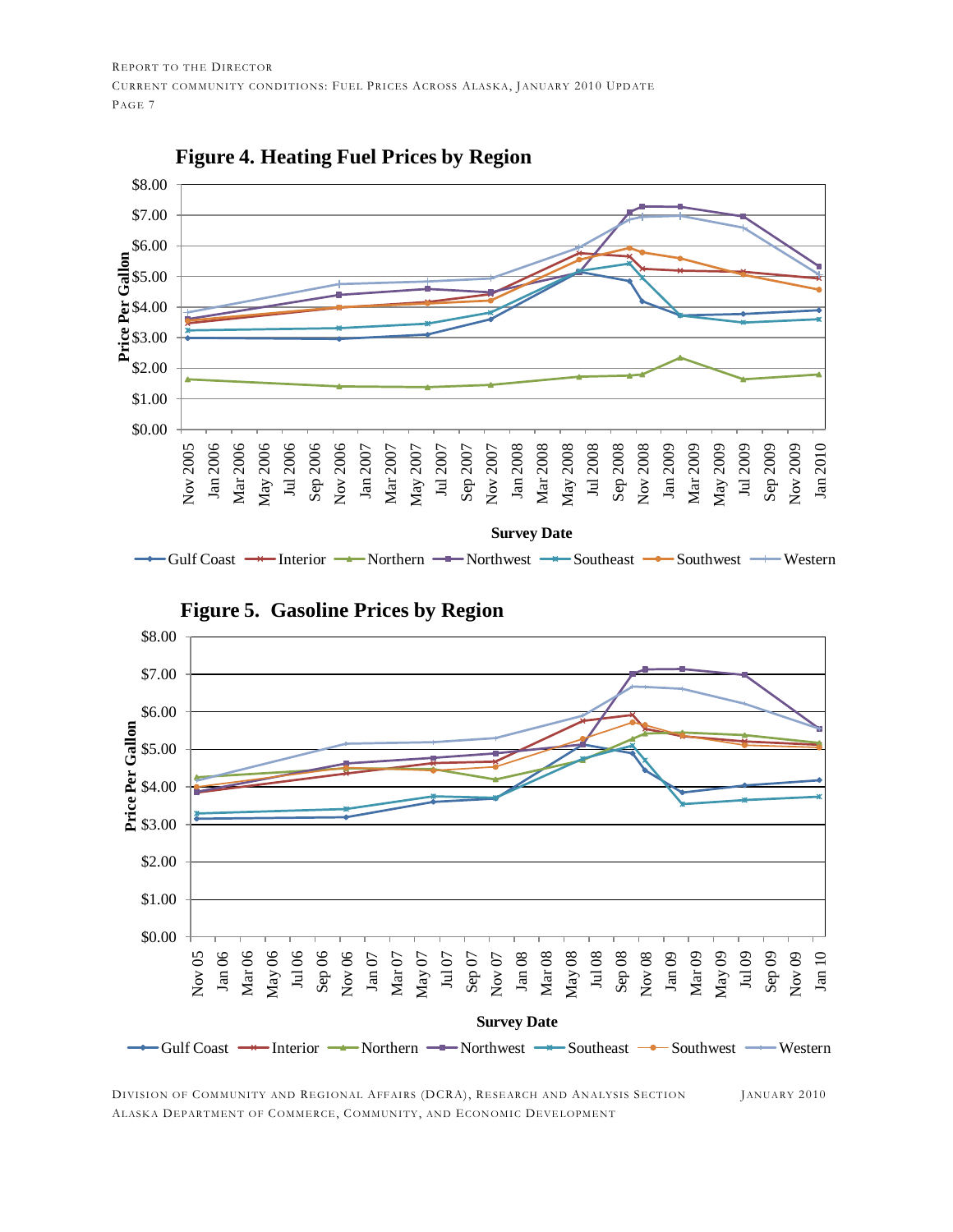#### **SUMMARY**

During January 2010, current retail heating fuel (#1) and gasoline prices were collected from 100 select communities across Alaska. Heating fuel retail prices per gallon ranged from \$2.88 (Homer) to \$10.00 (Arctic Village), and the statewide average price was \$5.36 per gallon. Gasoline retail prices per gallon ranged from \$2.32 (Fairbanks) to \$10.00 (Arctic Village), and the statewide average prices was \$5.01. In general, average heating fuel and gasoline prices have continued to decline from a peak in the summer of 2008, decreasing 13% and 7%, respectively. Although this is a decrease from the costs of 2008, these costs are still significantly higher than when this survey began in 2005. Since November 2005, the statewide average cost of heating fuel has increased 34% from \$3.48, and the statewide average cost of gasoline has increased 31% from \$3.83.

These increased fuel and energy costs, combined with local governments struggling to provide basic local services and high unemployment rates and limited local economies, continue to present rural Alaskan communities and households with challenging circumstances and no current long-term solution.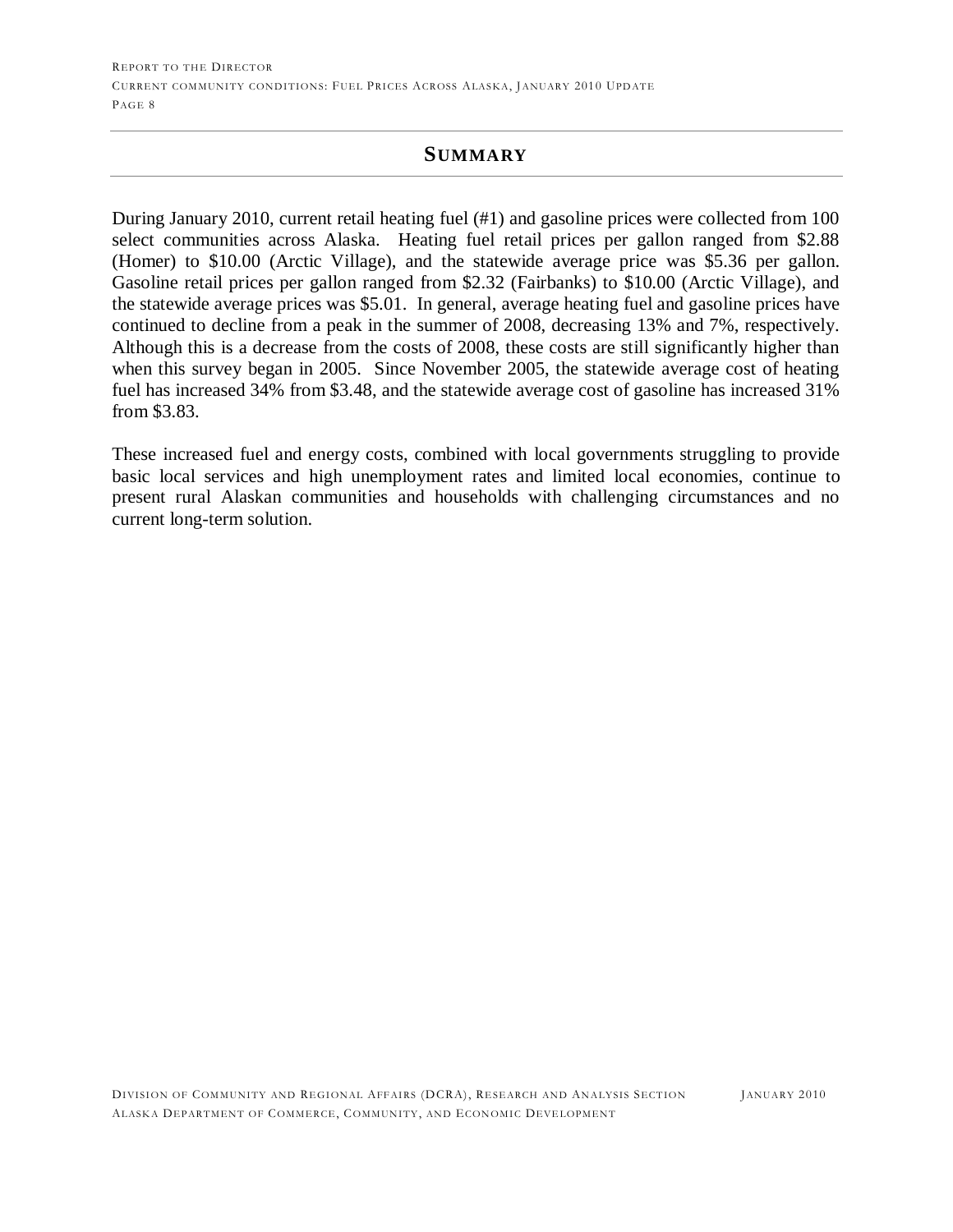# **Appendix: Community Heating Fuel and Gasoline January 2010**

| <b>Community</b>     | <b>Region</b> | <b>Community</b><br><b>Retailer:</b><br>(entity selling fuel) | <b>Heating</b><br>Fuel #1<br>01/2010<br><b>Retail:</b><br>(selling price<br>per gallon -<br>\$\$) | <b>Percent</b><br>$(\frac{9}{6}) +$ -<br><b>Statewide</b><br><b>Heating</b><br><b>Fuel</b><br><b>Average</b><br>$(\$4.68*)$ : | <b>Percent</b><br>$+/-$<br>07/2009<br><b>Retail:</b><br>(selling price<br>per gallon) | <b>Gasoline</b><br>01/2010<br><b>Retail</b><br><b>Price:</b><br>(selling price)<br>per gallon -<br>\$\$) | <b>Percent</b><br>$(\frac{9}{6}) +$ -<br><b>Statewide</b><br><b>Gasoline</b><br><b>Average</b><br>(\$5.01): | Percent +/-<br>7/2009<br><b>Retail:</b><br>(selling price per<br>gallon) |
|----------------------|---------------|---------------------------------------------------------------|---------------------------------------------------------------------------------------------------|-------------------------------------------------------------------------------------------------------------------------------|---------------------------------------------------------------------------------------|----------------------------------------------------------------------------------------------------------|-------------------------------------------------------------------------------------------------------------|--------------------------------------------------------------------------|
| Chenega Bay          | Gulf<br>Coast | Chenega Bay<br>Utility                                        | \$6.00                                                                                            | 28%                                                                                                                           | 0%                                                                                    | \$6.00                                                                                                   | 20%                                                                                                         | $-18%$                                                                   |
| Chitina <sup>®</sup> | Gulf<br>Coast | Chitina<br>Services                                           | \$3.99                                                                                            | $-15%$                                                                                                                        | 29%                                                                                   | \$3.80                                                                                                   | $-24%$                                                                                                      | 10%                                                                      |
| Cordova              | Gulf<br>Coast | Hovers<br>Mover                                               | \$3.49                                                                                            | $-25%$                                                                                                                        | $-3%$                                                                                 | \$3.88                                                                                                   | $-23%$                                                                                                      | 2%                                                                       |
| Glennallen ®         | Gulf<br>Coast | Crowley                                                       | \$3.21                                                                                            | $-31%$                                                                                                                        | 4%                                                                                    | \$3.67                                                                                                   | $-27%$                                                                                                      | 7%                                                                       |
| Homer <sup>®</sup>   | Gulf<br>Coast | Homer Run<br>Oil                                              | \$2.88                                                                                            | $-38%$                                                                                                                        | 9%                                                                                    | \$3.51                                                                                                   | $-30%$                                                                                                      | 5%                                                                       |
| Kodiak               | Gulf<br>Coast | Petro Marine                                                  | \$3.23                                                                                            | $-31%$                                                                                                                        | 0%                                                                                    | \$3.24                                                                                                   | $-35%$                                                                                                      | $-2%$                                                                    |
| Larsen Bay           | Gulf<br>Coast | City of<br>Larsen Bay                                         | \$4.80                                                                                            | 3%                                                                                                                            | $-23%$                                                                                | \$5.14                                                                                                   | 3%                                                                                                          | $-13%$                                                                   |
| Old Harbor           | Gulf<br>Coast | City of Old<br>Harbor                                         | \$4.83                                                                                            | 3%                                                                                                                            | 30%                                                                                   | \$4.75                                                                                                   | $-5%$                                                                                                       | 49%                                                                      |
| Ouzinkie             | Gulf<br>Coast | Ouzinkie<br>Native<br>Corporation                             | \$3.49                                                                                            | $-25%$                                                                                                                        | $-2\%$                                                                                | $\blacksquare$                                                                                           |                                                                                                             |                                                                          |
| Port Lions           | Gulf<br>Coast | Kizhuyak Oil<br>Sales                                         | \$4.05                                                                                            | $-13%$                                                                                                                        | 4%                                                                                    | \$4.30                                                                                                   | $-14%$                                                                                                      | 15%                                                                      |
| Seldovia             | Gulf<br>Coast | Seldovia Fuel<br>and Lube                                     | \$3.78                                                                                            | $-19%$                                                                                                                        | 6%                                                                                    | \$4.10                                                                                                   | $-18%$                                                                                                      | 15%                                                                      |
| Valdez ®             | Gulf<br>Coast | North Pacific                                                 | \$3.10                                                                                            | $-34%$                                                                                                                        | $8\%$                                                                                 | \$3.55                                                                                                   | $-29%$                                                                                                      | 5%                                                                       |
| Alatna <sup>†</sup>  | Interior      | Alatna<br>Traditional<br>Council                              | \$6.50                                                                                            | 39%                                                                                                                           | 18%                                                                                   | \$7.00                                                                                                   | 40%                                                                                                         | $0\%$                                                                    |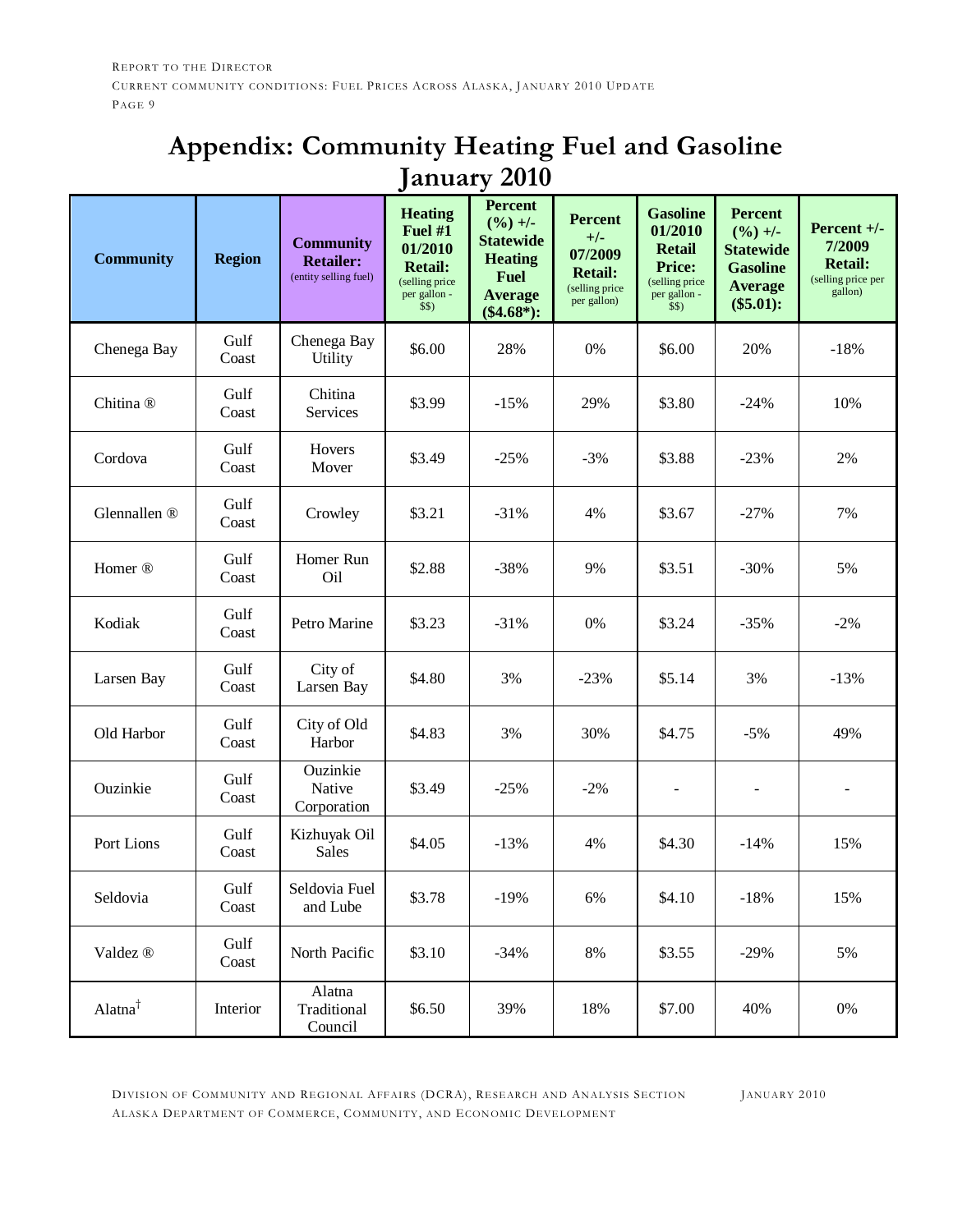| <b>Community</b>    | <b>Region</b> | <b>Community</b><br><b>Retailer:</b><br>(entity selling fuel) | <b>Heating</b><br>Fuel #1<br>01/2010<br><b>Retail:</b><br>(selling price<br>per gallon -<br>\$\$) | <b>Percent</b><br>$(\frac{9}{6}) +$ -<br><b>Statewide</b><br><b>Heating</b><br><b>Fuel</b><br><b>Average</b><br>$(\$4.68*)$ : | <b>Percent</b><br>$+/-$<br>07/2009<br><b>Retail:</b><br>(selling price<br>per gallon) | <b>Gasoline</b><br>01/2010<br><b>Retail</b><br><b>Price:</b><br>(selling price<br>per gallon -<br>\$\$) | <b>Percent</b><br>$(\frac{9}{6}) +$ -<br><b>Statewide</b><br><b>Gasoline</b><br><b>Average</b><br>(\$5.01): | Percent +/-<br>7/2009<br><b>Retail:</b><br>(selling price per<br>gallon) |
|---------------------|---------------|---------------------------------------------------------------|---------------------------------------------------------------------------------------------------|-------------------------------------------------------------------------------------------------------------------------------|---------------------------------------------------------------------------------------|---------------------------------------------------------------------------------------------------------|-------------------------------------------------------------------------------------------------------------|--------------------------------------------------------------------------|
| Anderson ®          | Interior      | Nenana<br>Heating                                             | \$3.41                                                                                            | $-27%$                                                                                                                        | 20%                                                                                   | \$3.48                                                                                                  | $-31%$                                                                                                      | 1%                                                                       |
| Anvik               | Interior      | Deloyges,<br>Inc.                                             | \$4.50                                                                                            | $-4%$                                                                                                                         | $-14%$                                                                                | \$5.00                                                                                                  | 0%                                                                                                          | $-9%$                                                                    |
| Arctic Village      | Interior      | Arctic<br>Village<br>Traditional                              | \$10.00                                                                                           | 114%                                                                                                                          | 0%                                                                                    | \$10.00                                                                                                 | 100%                                                                                                        | 0%                                                                       |
| Circle ®            | Interior      | <b>Steese</b>                                                 | \$3.69                                                                                            | $-21%$                                                                                                                        | 39%                                                                                   | \$4.15                                                                                                  | $-17%$                                                                                                      | 5%                                                                       |
| Delta<br>Junction ® | Interior      | Delta Fuel                                                    | \$3.02                                                                                            | $-35%$                                                                                                                        | 23%                                                                                   | \$3.62                                                                                                  | $-28%$                                                                                                      | 15%                                                                      |
| Eagle ®             | Interior      | Telegraph<br><b>Hill Services</b>                             | \$5.00                                                                                            | 7%                                                                                                                            | 11%                                                                                   | \$5.00                                                                                                  | 0%                                                                                                          | 11%                                                                      |
| Fairbanks ®         | Interior      | Alaska<br>Petroleum                                           | \$3.07                                                                                            | $-34%$                                                                                                                        | 13%                                                                                   | \$2.32                                                                                                  | $-54%$                                                                                                      | $-21%$                                                                   |
| Galena              | Interior      | Crowley<br>Marine<br>Services                                 | \$4.96                                                                                            | 6%                                                                                                                            | 1%                                                                                    | \$5.36                                                                                                  | 7%                                                                                                          | 2%                                                                       |
| Grayling            | Interior      | <b>HYL</b><br><b>Grayling Fuel</b><br>Company                 | \$4.75                                                                                            | 1%                                                                                                                            | $-32%$                                                                                | \$5.50                                                                                                  | 10%                                                                                                         | 11%                                                                      |
| Healy ®             | Interior      | <b>Fisher Fuel</b>                                            | \$4.00                                                                                            | $-15%$                                                                                                                        | 33%                                                                                   | \$3.67                                                                                                  | $-27%$                                                                                                      | 19%                                                                      |
| <b>Holy Cross</b>   | Interior      | <b>Holy Cross</b><br>Oil Company                              | \$6.31                                                                                            | 35%                                                                                                                           | $-18%$                                                                                | \$5.99                                                                                                  | 20%                                                                                                         | $-18%$                                                                   |
| Hughes              | Interior      | Hughes City<br>Council                                        | \$8.55                                                                                            | 83%                                                                                                                           | $0\%$                                                                                 | \$7.50                                                                                                  | 50%                                                                                                         | 7%                                                                       |
| Huslia              | Interior      | Huslia Gas &<br>Oil                                           | \$4.25                                                                                            | $-9%$                                                                                                                         | $-39%$                                                                                | \$5.00                                                                                                  | 0%                                                                                                          | $-16%$                                                                   |
| Kaltag              | Interior      | Kaltag<br>Cooperative                                         | \$4.50                                                                                            | $-4%$                                                                                                                         | $-18%$                                                                                | \$4.75                                                                                                  | $-5%$                                                                                                       | $0\%$                                                                    |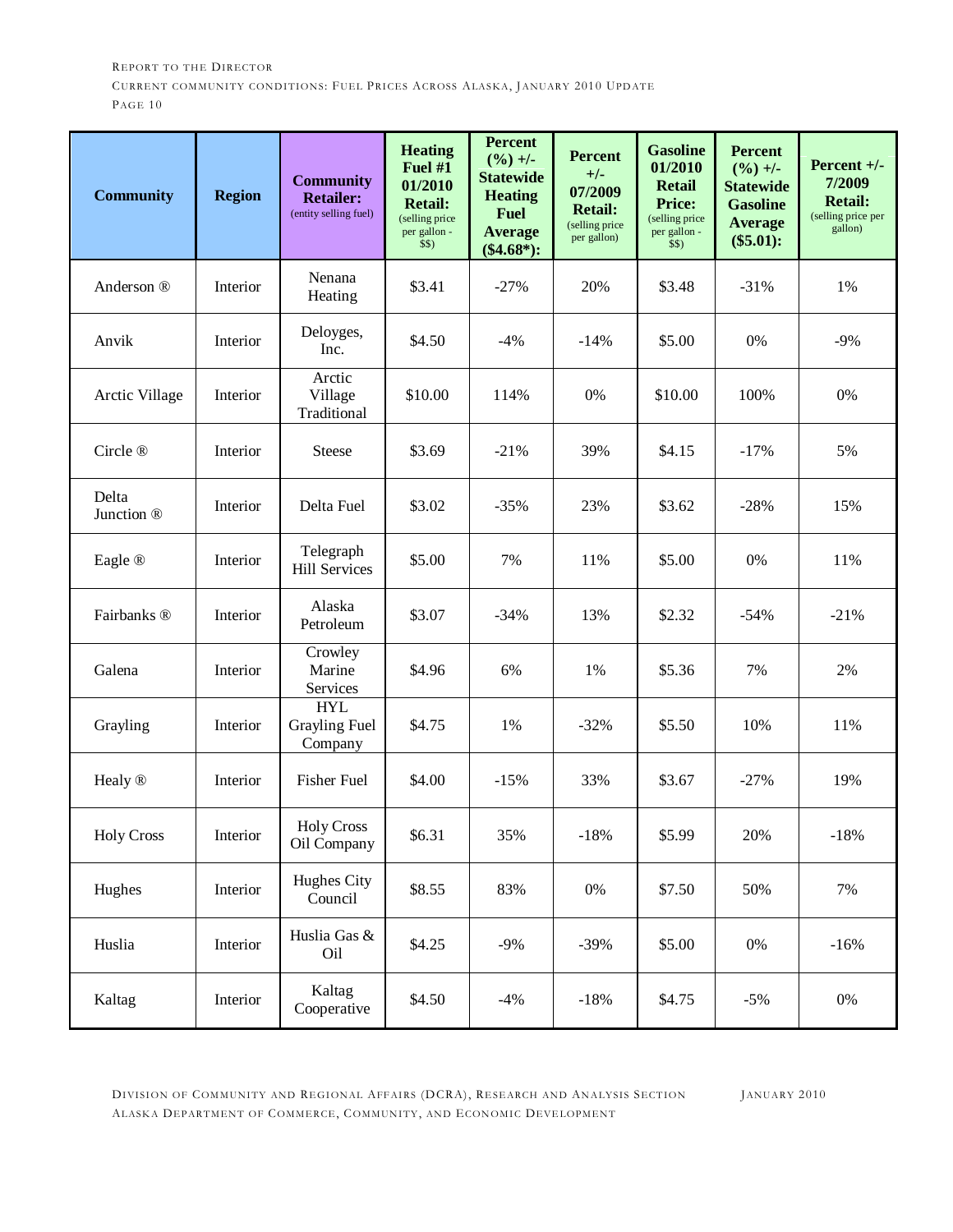| <b>Community</b>         | <b>Region</b> | <b>Community</b><br><b>Retailer:</b><br>(entity selling fuel) | <b>Heating</b><br>Fuel #1<br>01/2010<br><b>Retail:</b><br>(selling price)<br>per gallon -<br>\$\$) | <b>Percent</b><br>$(\frac{9}{6}) +$ -<br><b>Statewide</b><br><b>Heating</b><br><b>Fuel</b><br><b>Average</b><br>$(\$4.68*)$ : | <b>Percent</b><br>$+/-$<br>07/2009<br><b>Retail:</b><br>(selling price<br>per gallon) | <b>Gasoline</b><br>01/2010<br><b>Retail</b><br><b>Price:</b><br>(selling price)<br>per gallon -<br>\$\$) | <b>Percent</b><br>$(\frac{9}{6}) +$ -<br><b>Statewide</b><br><b>Gasoline</b><br><b>Average</b><br>(\$5.01): | Percent $+/-$<br>7/2009<br><b>Retail:</b><br>(selling price per<br>gallon) |
|--------------------------|---------------|---------------------------------------------------------------|----------------------------------------------------------------------------------------------------|-------------------------------------------------------------------------------------------------------------------------------|---------------------------------------------------------------------------------------|----------------------------------------------------------------------------------------------------------|-------------------------------------------------------------------------------------------------------------|----------------------------------------------------------------------------|
| McGrath                  | Interior      | Crowley                                                       | \$6.30                                                                                             | 35%                                                                                                                           | 0%                                                                                    | \$5.97                                                                                                   | 19%                                                                                                         | 2%                                                                         |
| Minto ®                  | Interior      | North Fork<br>Store                                           | \$3.90                                                                                             | $-17%$                                                                                                                        | 37%                                                                                   | \$4.65                                                                                                   | $-7%$                                                                                                       | 16%                                                                        |
| Nenana <sup>®</sup>      | Interior      | Nenana<br>Heating                                             | \$3.29                                                                                             | $-30%$                                                                                                                        | 11%                                                                                   | \$3.62                                                                                                   | $-28%$                                                                                                      | 1%                                                                         |
| Nulato                   | Interior      | City of<br>Nulato                                             | \$4.25                                                                                             | $-9%$                                                                                                                         | $-21%$                                                                                | \$4.75                                                                                                   | $-5%$                                                                                                       | $-17%$                                                                     |
| Ruby                     | Interior      | Dineega Fuel<br>Company                                       | \$3.90                                                                                             | $-17%$                                                                                                                        | $-37%$                                                                                | \$4.60                                                                                                   | $-8%$                                                                                                       | $-19%$                                                                     |
| Tanana                   | Interior      | <b>Tanacon Fuel</b>                                           | \$5.49                                                                                             | 17%                                                                                                                           | 8%                                                                                    | \$5.69                                                                                                   | 14%                                                                                                         | 2%                                                                         |
| Anaktuvuk<br>Pass        | Northern      | Nunamiut<br>Corporation                                       | \$1.55                                                                                             | $-67%$                                                                                                                        | 0%                                                                                    | \$7.95                                                                                                   | 59%                                                                                                         | 6%                                                                         |
| Atqasuk                  | Northern      | Atqasuk<br>Corporation                                        | \$1.40                                                                                             | $-70%$                                                                                                                        | 0%                                                                                    | \$4.10                                                                                                   | $-18%$                                                                                                      | 0%                                                                         |
| <b>Barrow</b>            | Northern      | Eskimo Inc.                                                   | Natural<br>Gas                                                                                     | ÷,                                                                                                                            | ÷,                                                                                    | \$4.25                                                                                                   | $-15%$                                                                                                      | $-10%$                                                                     |
| Kaktovik                 | Northern      | Kaktovik<br>Inupiat<br>Corporation                            | \$2.60                                                                                             | $-44%$                                                                                                                        | 30%                                                                                   | \$4.00                                                                                                   | $-20%$                                                                                                      | $-18%$                                                                     |
| Nuiqsut                  | Northern      | Kuukpik<br>Corporation                                        | \$2.00                                                                                             | $-57%$                                                                                                                        | 14%                                                                                   | \$4.95                                                                                                   | $-1\%$                                                                                                      | 34%                                                                        |
| Point Hope               | Northern      | Tigara<br>Corporation                                         | \$1.67                                                                                             | $-64%$                                                                                                                        | 2%                                                                                    | \$5.95                                                                                                   | 19%                                                                                                         | $0\%$                                                                      |
| Wainwright               | Northern      | Olgoonik<br>Corporation                                       | \$1.50                                                                                             | $-68%$                                                                                                                        | 0%                                                                                    | \$4.96                                                                                                   | $-1\%$                                                                                                      | $-27%$                                                                     |
| <b>Brevig</b><br>Mission | Northwest     | <b>Brevig</b><br>Mission<br>Native Store                      | \$4.64                                                                                             | $-1\%$                                                                                                                        | $-36%$                                                                                | \$5.15                                                                                                   | 3%                                                                                                          | $-26%$                                                                     |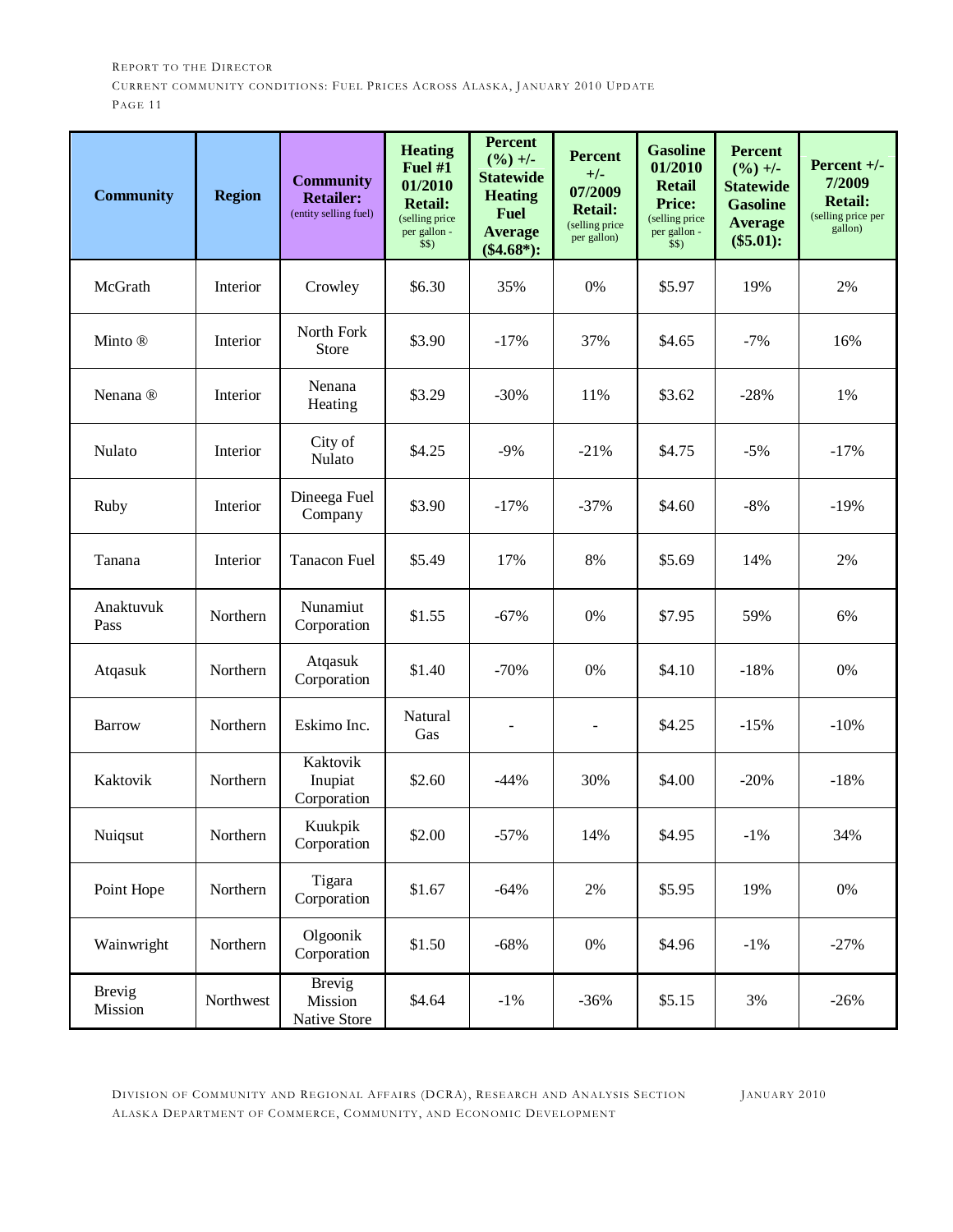| <b>Community</b> | <b>Region</b> | <b>Community</b><br><b>Retailer:</b><br>(entity selling fuel) | <b>Heating</b><br>Fuel #1<br>01/2010<br><b>Retail:</b><br>(selling price)<br>per gallon -<br>\$\$) | <b>Percent</b><br>$(\frac{9}{6}) +$ -<br><b>Statewide</b><br><b>Heating</b><br><b>Fuel</b><br><b>Average</b><br>$(\$4.68*)$ : | <b>Percent</b><br>$+/-$<br>07/2009<br><b>Retail:</b><br>(selling price<br>per gallon) | <b>Gasoline</b><br>01/2010<br><b>Retail</b><br><b>Price:</b><br>(selling price)<br>per gallon -<br>\$\$) | <b>Percent</b><br>$(\frac{9}{6}) +$ -<br><b>Statewide</b><br><b>Gasoline</b><br><b>Average</b><br>(\$5.01): | Percent +/-<br>7/2009<br><b>Retail:</b><br>(selling price per<br>gallon) |
|------------------|---------------|---------------------------------------------------------------|----------------------------------------------------------------------------------------------------|-------------------------------------------------------------------------------------------------------------------------------|---------------------------------------------------------------------------------------|----------------------------------------------------------------------------------------------------------|-------------------------------------------------------------------------------------------------------------|--------------------------------------------------------------------------|
| Deering          | Northwest     | Deering IRA                                                   | \$4.48                                                                                             | $-4%$                                                                                                                         | $-47%$                                                                                | \$4.84                                                                                                   | $-3%$                                                                                                       | $-41%$                                                                   |
| Gambell          | Northwest     | <b>ANICA</b><br>(Gambell<br>Native Store)                     | \$5.10                                                                                             | 9%                                                                                                                            | $-35%$                                                                                | \$5.55                                                                                                   | 11%                                                                                                         | $-24%$                                                                   |
| Golovin          | Northwest     | Golovin<br>Public<br><b>Utilities</b>                         | \$4.90                                                                                             | 5%                                                                                                                            | $-8%$                                                                                 | \$4.90                                                                                                   | $-2%$                                                                                                       | $-8%$                                                                    |
| Kiana            | Northwest     | City of Kiana                                                 | \$6.18                                                                                             | 32%                                                                                                                           | $-7%$                                                                                 | \$6.70                                                                                                   | 34%                                                                                                         | $-7%$                                                                    |
| Kotzebue         | Northwest     | Crowley                                                       | \$4.92                                                                                             | 5%                                                                                                                            | $-23%$                                                                                | \$5.18                                                                                                   | 3%                                                                                                          | $-28%$                                                                   |
| Koyuk            | Northwest     | Koyuk Native<br>Corporation                                   | \$4.13                                                                                             | $-12%$                                                                                                                        | $-25%$                                                                                | \$4.49                                                                                                   | $-10%$                                                                                                      | $-20%$                                                                   |
| Noorvik          | Northwest     | Morris<br><b>Trading Post</b>                                 | \$5.28                                                                                             | 13%                                                                                                                           | $-31%$                                                                                | \$5.65                                                                                                   | 13%                                                                                                         | $-23%$                                                                   |
| Saint Michael    | Northwest     | Saint Michael<br>Fuel<br>Company                              | \$8.06                                                                                             | 72%                                                                                                                           | 0%                                                                                    | \$7.80                                                                                                   | 56%                                                                                                         | $0\%$                                                                    |
| Savoonga         | Northwest     | <b>ANICA</b><br>(Savoonga<br>Native Store)                    | \$4.79                                                                                             | 2%                                                                                                                            | $-37%$                                                                                | \$5.45                                                                                                   | 9%                                                                                                          | $-23%$                                                                   |
| Shishmaref       | Northwest     | Shishmaref<br><b>Native Store</b>                             | \$5.25                                                                                             | 12%                                                                                                                           | $-32%$                                                                                | \$5.61                                                                                                   | 12%                                                                                                         | $-24%$                                                                   |
| <b>Stebbins</b>  | Northwest     | <b>Tapraq Fuel</b><br>Company                                 | \$6.70                                                                                             | 43%                                                                                                                           | $-16%$                                                                                | \$5.87                                                                                                   | 17%                                                                                                         | $-29%$                                                                   |
| Teller           | Northwest     | <b>Teller Native</b><br><b>Fuel Business</b>                  | \$4.12                                                                                             | $-12%$                                                                                                                        | $-36%$                                                                                | \$4.43                                                                                                   | $-12%$                                                                                                      | $-37%$                                                                   |
| Unalakleet       | Northwest     | Unalakleet<br>Native<br>Corporation                           | \$5.07                                                                                             | $8\%$                                                                                                                         | $-26%$                                                                                | \$5.07                                                                                                   | 1%                                                                                                          | $-27%$                                                                   |
| Wales            | Northwest     | <b>Wales Native</b><br>Store                                  | \$7.98                                                                                             | 71%                                                                                                                           | 0%                                                                                    | \$7.75                                                                                                   | 55%                                                                                                         | $0\%$                                                                    |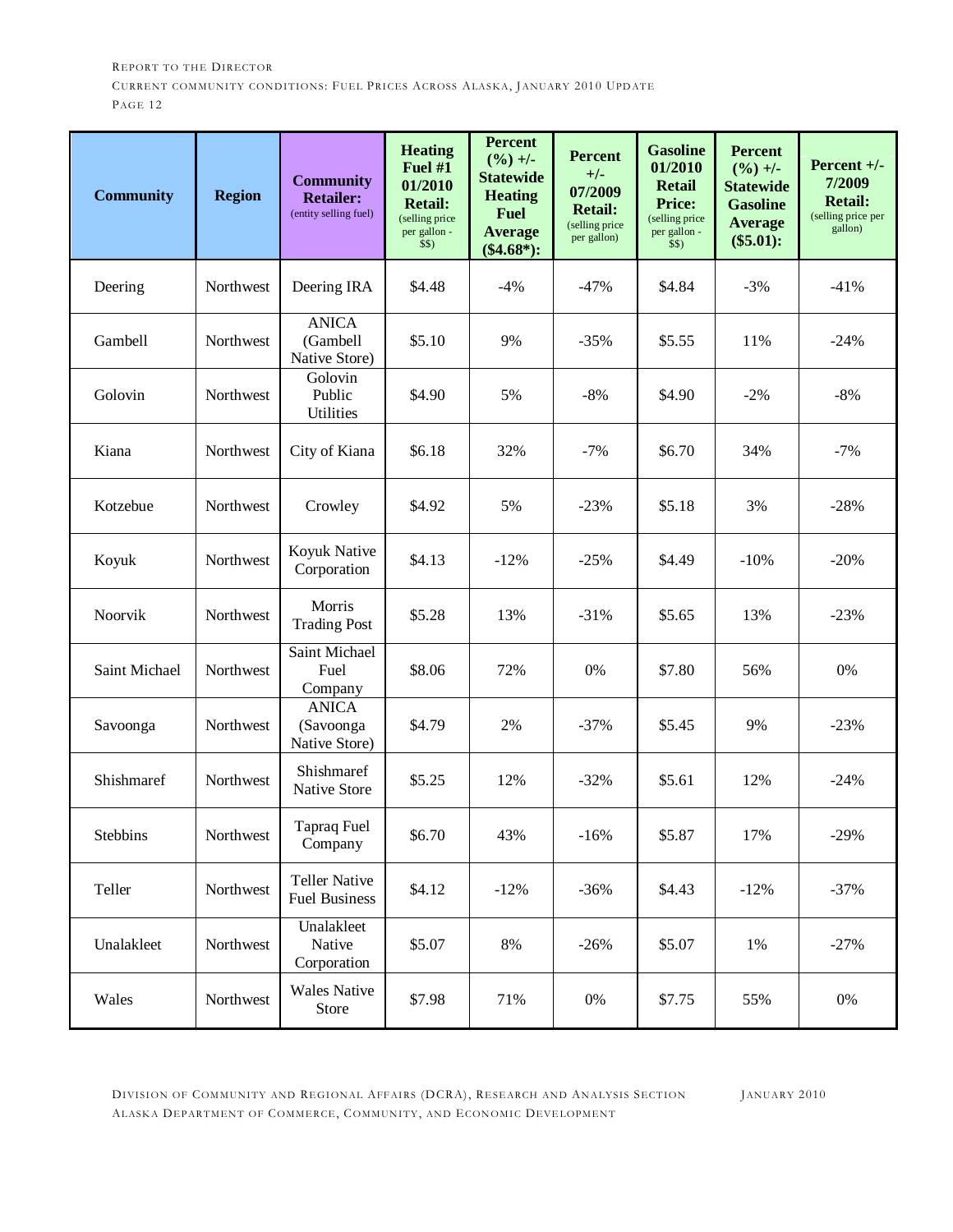| <b>Community</b>  | <b>Region</b> | <b>Community</b><br><b>Retailer:</b><br>(entity selling fuel) | <b>Heating</b><br>Fuel #1<br>01/2010<br><b>Retail:</b><br>(selling price<br>per gallon -<br>\$\$) | <b>Percent</b><br>$(\frac{9}{6}) +$ -<br><b>Statewide</b><br><b>Heating</b><br><b>Fuel</b><br><b>Average</b><br>$(\$4.68*)$ : | <b>Percent</b><br>$+/-$<br>07/2009<br><b>Retail:</b><br>(selling price<br>per gallon) | <b>Gasoline</b><br>01/2010<br><b>Retail</b><br><b>Price:</b><br>(selling price)<br>per gallon -<br>\$\$) | <b>Percent</b><br>$(\frac{9}{6}) +$ -<br><b>Statewide</b><br><b>Gasoline</b><br><b>Average</b><br>(\$5.01): | Percent +/-<br>7/2009<br><b>Retail:</b><br>(selling price per<br>gallon) |
|-------------------|---------------|---------------------------------------------------------------|---------------------------------------------------------------------------------------------------|-------------------------------------------------------------------------------------------------------------------------------|---------------------------------------------------------------------------------------|----------------------------------------------------------------------------------------------------------|-------------------------------------------------------------------------------------------------------------|--------------------------------------------------------------------------|
| White<br>Mountain | Northwest     | White<br>Mountain<br>Native Store                             | \$3.60                                                                                            | $-23%$                                                                                                                        | 0%                                                                                    | \$4.40                                                                                                   | $-12%$                                                                                                      | $0\%$                                                                    |
| Angoon            | Southeast     | Angoon Oil<br>and Gas                                         | \$4.22                                                                                            | $-10%$                                                                                                                        | 23%                                                                                   | \$4.42                                                                                                   | $-12%$                                                                                                      | 39%                                                                      |
| Craig             | Southeast     | Petro Marine                                                  | \$3.16                                                                                            | $-32%$                                                                                                                        | 19%                                                                                   | \$3.26                                                                                                   | $-35%$                                                                                                      | 12%                                                                      |
| Gustavus          | Southeast     | Gustavus<br>Dray                                              | \$3.54                                                                                            | $-24%$                                                                                                                        | 29%                                                                                   | \$3.75                                                                                                   | $-25%$                                                                                                      | 29%                                                                      |
| Hoonah            | Southeast     | Hoonah<br>Trading                                             | \$3.54                                                                                            | $-24%$                                                                                                                        | 6%                                                                                    | \$3.39                                                                                                   | $-32%$                                                                                                      | $-7%$                                                                    |
| Juneau            | Southeast     | Delta West.<br>(HF) Fred<br>Meyer (Gas)                       | \$3.18                                                                                            | $-32%$                                                                                                                        | 6%                                                                                    | \$2.96                                                                                                   | $-41%$                                                                                                      | 8%                                                                       |
| Kake              | Southeast     | Kake Tribal<br>Fuel                                           | \$4.35                                                                                            | $-7%$                                                                                                                         | 28%                                                                                   | \$4.61                                                                                                   | $-8%$                                                                                                       | 27%                                                                      |
| Pelican           | Southeast     | Pelican Fuel<br>Dock                                          | \$4.60                                                                                            | $-2%$                                                                                                                         | 31%                                                                                   | \$4.79                                                                                                   | $-4%$                                                                                                       | 23%                                                                      |
| Petersburg        | Southeast     | Petro Marine                                                  | \$3.11                                                                                            | $-34%$                                                                                                                        | 19%                                                                                   | \$3.03                                                                                                   | $-39%$                                                                                                      | 12%                                                                      |
| Point Baker       | Southeast     | Point Baker<br><b>Trading Post</b>                            | \$3.60                                                                                            | $-23%$                                                                                                                        | $-55%$                                                                                | \$3.85                                                                                                   | $-23%$                                                                                                      | $-52%$                                                                   |
| Thorne Bay**      | Southeast     | Petro (HF)<br>Bayview<br>(Gas)                                | \$3.16                                                                                            | $-32%$                                                                                                                        | 19%                                                                                   | \$3.54                                                                                                   | $-29%$                                                                                                      | 12%                                                                      |
| Wrangell          | Southeast     | Wrangell Oil                                                  | \$3.16                                                                                            | $-32%$                                                                                                                        | $-2%$                                                                                 | \$3.52                                                                                                   | $-30%$                                                                                                      | 2%                                                                       |
| Akutan            | Southwest     | City of<br>Akutan                                             | \$2.90                                                                                            | $-38%$                                                                                                                        | $-21%$                                                                                | \$3.50                                                                                                   | $-30%$                                                                                                      | $8\%$                                                                    |
| Atka              | Southwest     | Atka Native<br>Store                                          | \$5.45                                                                                            | 16%                                                                                                                           | $-32%$                                                                                | \$5.99                                                                                                   | 20%                                                                                                         | $0\%$                                                                    |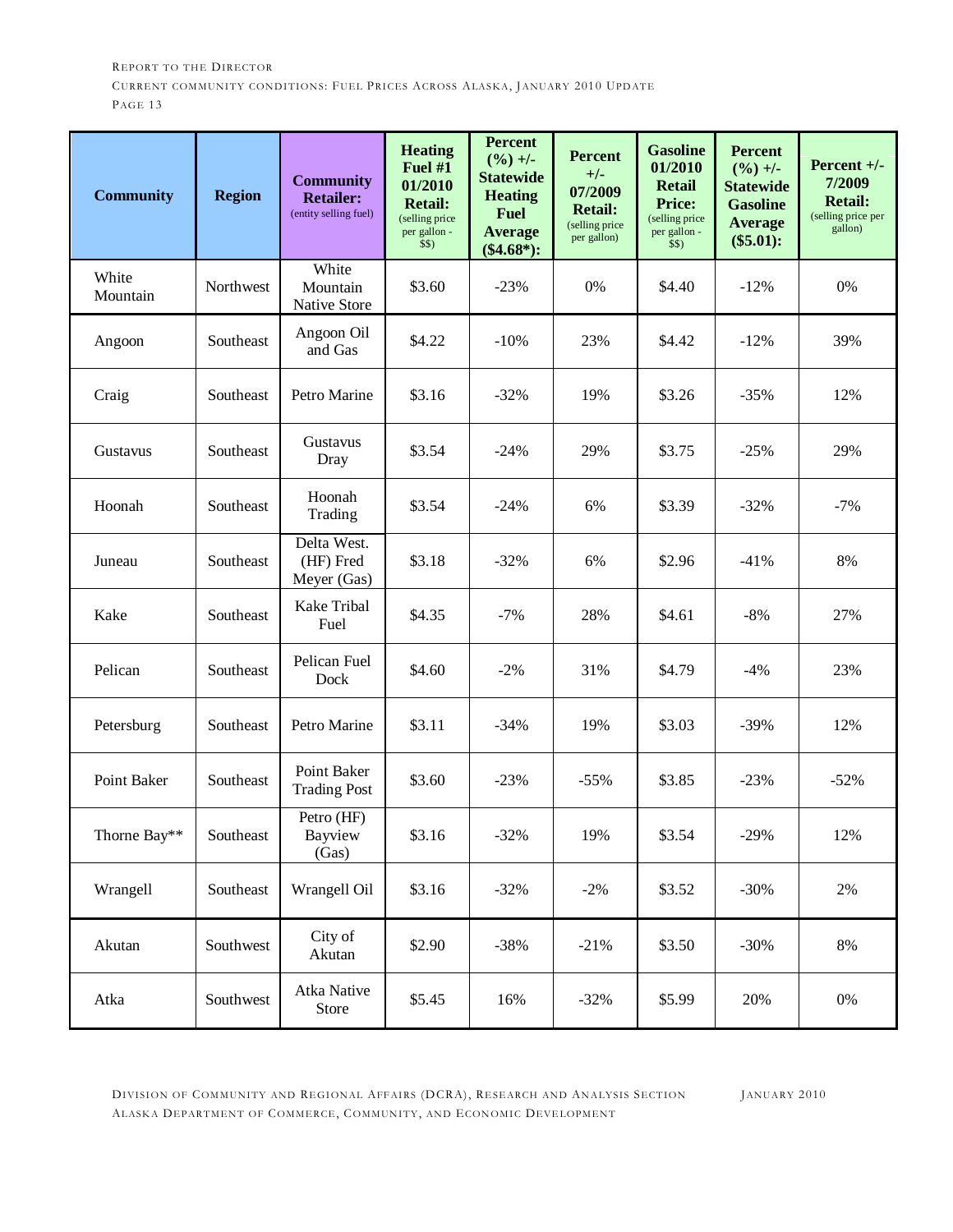| <b>Community</b>       | <b>Region</b> | <b>Community</b><br><b>Retailer:</b><br>(entity selling fuel) | <b>Heating</b><br>Fuel #1<br>01/2010<br><b>Retail:</b><br>(selling price)<br>per gallon -<br>\$\$) | <b>Percent</b><br>$(\frac{9}{6}) +$ -<br><b>Statewide</b><br><b>Heating</b><br><b>Fuel</b><br><b>Average</b><br>$(\$4.68*)$ : | <b>Percent</b><br>$+/-$<br>07/2009<br><b>Retail:</b><br>(selling price<br>per gallon) | <b>Gasoline</b><br>01/2010<br><b>Retail</b><br><b>Price:</b><br>(selling price)<br>per gallon -<br>\$\$) | <b>Percent</b><br>$(\frac{9}{6}) +$ -<br><b>Statewide</b><br><b>Gasoline</b><br><b>Average</b><br>(\$5.01): | Percent $+/-$<br>7/2009<br><b>Retail:</b><br>(selling price per<br>gallon) |
|------------------------|---------------|---------------------------------------------------------------|----------------------------------------------------------------------------------------------------|-------------------------------------------------------------------------------------------------------------------------------|---------------------------------------------------------------------------------------|----------------------------------------------------------------------------------------------------------|-------------------------------------------------------------------------------------------------------------|----------------------------------------------------------------------------|
| Chignik                | Southwest     | City of<br>Chignik                                            | \$3.04                                                                                             | $-35%$                                                                                                                        | 4%                                                                                    | \$3.92                                                                                                   | $-22%$                                                                                                      | 12%                                                                        |
| <b>Clarks Point</b>    | Southwest     | City of Clarks<br>Point                                       | \$6.00                                                                                             | 28%                                                                                                                           | 0%                                                                                    | \$6.00                                                                                                   | 20%                                                                                                         | 0%                                                                         |
| Dillingham             | Southwest     | Delta<br>Western                                              | \$4.41                                                                                             | $-6%$                                                                                                                         | $-7%$                                                                                 | \$4.64                                                                                                   | $-7%$                                                                                                       | $-17%$                                                                     |
| King Cove              | Southwest     | Peter Pan<br>Seafood                                          | \$3.18                                                                                             | $-32%$                                                                                                                        | 5%                                                                                    | \$4.09                                                                                                   | $-18%$                                                                                                      | 19%                                                                        |
| Kokhanok               | Southwest     | Kokhanok<br>Tribal<br>Council                                 | \$6.50                                                                                             | 39%                                                                                                                           | $-20%$                                                                                | \$6.75                                                                                                   | 35%                                                                                                         | $-20%$                                                                     |
| Nelson<br>Lagoon       | Southwest     | Nelson<br>Lagoon<br>Enterprises                               | \$4.22                                                                                             | $-10%$                                                                                                                        | 0%                                                                                    | \$4.58                                                                                                   | $-9%$                                                                                                       | 0%                                                                         |
| <b>New</b><br>Stuyahok | Southwest     | <b>New</b><br>Stuyahok<br>Village Corp.                       | \$5.60                                                                                             | 20%                                                                                                                           | $-6%$                                                                                 | \$6.57                                                                                                   | 31%                                                                                                         | 18%                                                                        |
| Nondalton              | Southwest     | City of<br>Nondalton                                          | \$5.80                                                                                             | 24%                                                                                                                           | 5%                                                                                    | \$6.85                                                                                                   | 37%                                                                                                         | 6%                                                                         |
| Saint George           | Southwest     | Delta Fuel<br>Company                                         | \$4.99                                                                                             | 7%                                                                                                                            | $-23%$                                                                                | \$6.04                                                                                                   | 21%                                                                                                         | 1%                                                                         |
| <b>Sand Point</b>      | Southwest     | <b>TDX Svcs</b>                                               | \$3.95                                                                                             | $-16%$                                                                                                                        | 4%                                                                                    | \$3.55                                                                                                   | $-29%$                                                                                                      | 3%                                                                         |
| Togiak                 | Southwest     | Togiak<br>Village<br>Corporation                              | \$4.43                                                                                             | $-5%$                                                                                                                         | 12%                                                                                   | \$4.95                                                                                                   | $-1\%$                                                                                                      | 11%                                                                        |
| Unalaska               | Southwest     | Delta<br>Western                                              | \$3.57                                                                                             | $-24%$                                                                                                                        | 9%                                                                                    | \$3.31                                                                                                   | $-34%$                                                                                                      | 7%                                                                         |
| Akiak                  | Western       | Kokarmiut<br>Corporation                                      | \$4.65                                                                                             | $-1\%$                                                                                                                        | $-28%$                                                                                | \$5.30                                                                                                   | 6%                                                                                                          | $-24%$                                                                     |
| Atmautluak             | Western       | Atmautluak<br>Limited                                         | \$5.36                                                                                             | 14%                                                                                                                           | 3%                                                                                    | \$5.45                                                                                                   | 9%                                                                                                          | 3%                                                                         |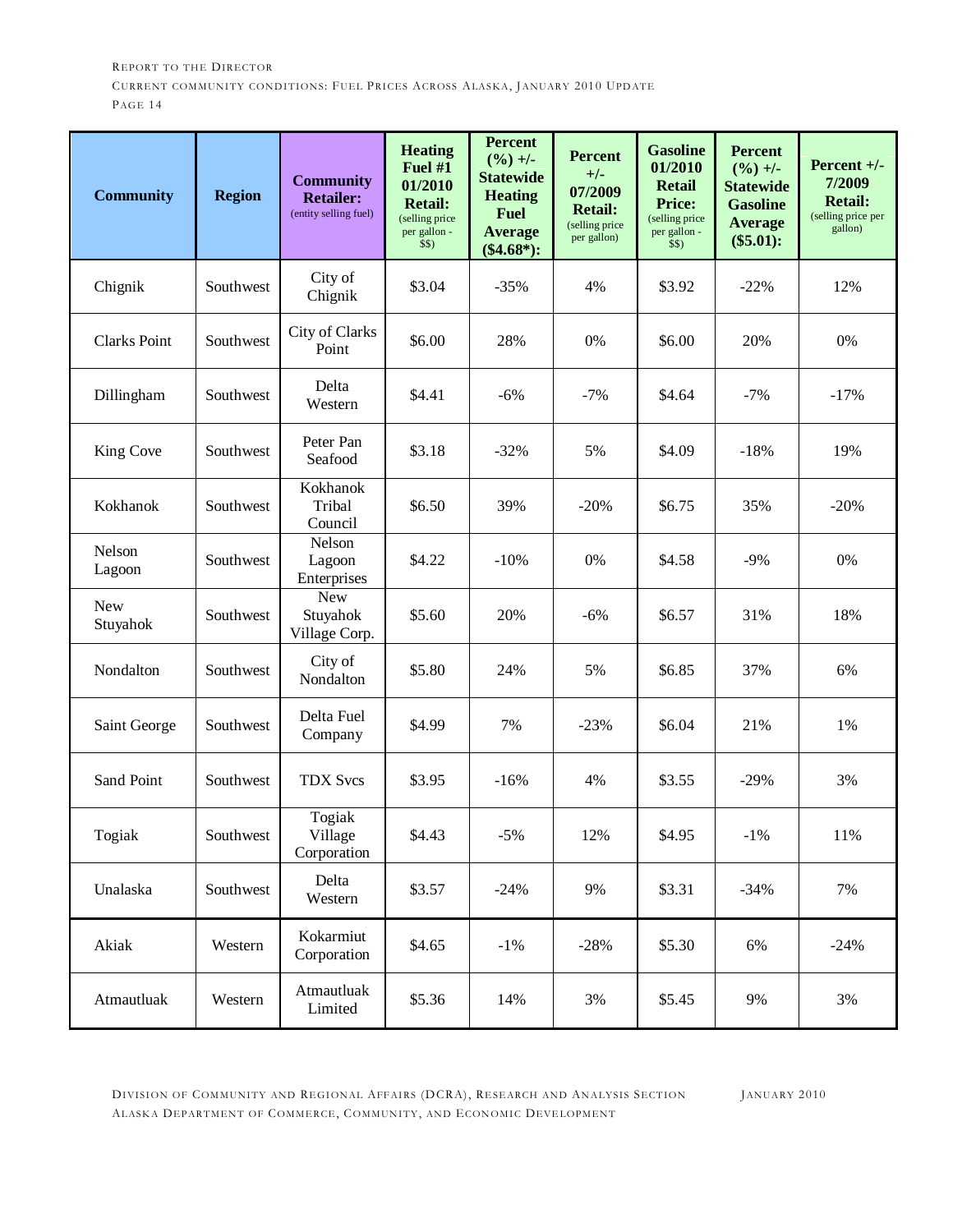| <b>Community</b>     | <b>Region</b> | <b>Community</b><br><b>Retailer:</b><br>(entity selling fuel) | <b>Heating</b><br>Fuel #1<br>01/2010<br><b>Retail:</b><br>(selling price<br>per gallon -<br>\$\$) | <b>Percent</b><br>$(\frac{9}{6}) +$ -<br><b>Statewide</b><br><b>Heating</b><br><b>Fuel</b><br><b>Average</b><br>$(\$4.68*)$ : | <b>Percent</b><br>$+/-$<br>07/2009<br><b>Retail:</b><br>(selling price<br>per gallon) | <b>Gasoline</b><br>01/2010<br><b>Retail</b><br><b>Price:</b><br>(selling price<br>per gallon -<br>\$\$) | <b>Percent</b><br>$(\frac{9}{6}) +$ -<br><b>Statewide</b><br><b>Gasoline</b><br><b>Average</b><br>$(\$5.01):$ | Percent $+/-$<br>7/2009<br><b>Retail:</b><br>(selling price per<br>gallon) |
|----------------------|---------------|---------------------------------------------------------------|---------------------------------------------------------------------------------------------------|-------------------------------------------------------------------------------------------------------------------------------|---------------------------------------------------------------------------------------|---------------------------------------------------------------------------------------------------------|---------------------------------------------------------------------------------------------------------------|----------------------------------------------------------------------------|
| Bethel               | Western       | Crowley                                                       | \$4.37                                                                                            | $-7%$                                                                                                                         | $-4%$                                                                                 | \$5.03                                                                                                  | 0%                                                                                                            | $-4%$                                                                      |
| Emmonak              | Western       | Emmonak<br>Corp. Tank<br>Farm                                 | \$5.15                                                                                            | 10%                                                                                                                           | $-41%$                                                                                | \$6.07                                                                                                  | 21%                                                                                                           | 0%                                                                         |
| Goodnews<br>Bay      | Western       | Mumtram<br>Pikkai<br>Village Corp.                            | \$4.11                                                                                            | $-12%$                                                                                                                        | $-35%$                                                                                | \$4.74                                                                                                  | $-5%$                                                                                                         | $-31%$                                                                     |
| Hooper Bay           | Western       | Crowley<br>Marine                                             | \$6.56                                                                                            | 40%                                                                                                                           | $-11%$                                                                                | \$6.66                                                                                                  | 33%                                                                                                           | $-11%$                                                                     |
| Kotlik               | Western       | Kotlik Yupik<br>Enterprises                                   | \$4.97                                                                                            | 6%                                                                                                                            | $-38%$                                                                                | \$5.22                                                                                                  | 4%                                                                                                            | $0\%$                                                                      |
| Kwigillingok         | Western       | <b>KWIK</b><br>Marina Inc.                                    | \$4.74                                                                                            | 1%                                                                                                                            | $-29%$                                                                                | \$5.25                                                                                                  | 5%                                                                                                            | $-9%$                                                                      |
| Marshall             | Western       | Maserculiq<br>Inc.                                            | \$4.43                                                                                            | $-5%$                                                                                                                         | $-38%$                                                                                | \$5.46                                                                                                  | 9%                                                                                                            | $-12%$                                                                     |
| Mountain<br>Village  | Western       | Azachorak<br>Fuel                                             | \$5.07                                                                                            | 8%                                                                                                                            | $-27%$                                                                                | \$5.79                                                                                                  | 16%                                                                                                           | $-10%$                                                                     |
| Nunapitchuk          | Western       | Nunapitchuk<br>LTD.                                           | \$5.40                                                                                            | 15%                                                                                                                           | $-12%$                                                                                | \$5.51                                                                                                  | 10%                                                                                                           | $-11%$                                                                     |
| <b>Pilot Station</b> | Western       | <b>Pilot Station</b><br>Native<br>Corporation                 | \$5.15                                                                                            | 10%                                                                                                                           | $-31%$                                                                                | \$5.95                                                                                                  | 19%                                                                                                           | $-13%$                                                                     |
| Quinhagak            | Western       | Qanirtuuq<br>Corporation                                      | \$4.75                                                                                            | 1%                                                                                                                            | $-32%$                                                                                | \$5.55                                                                                                  | 11%                                                                                                           | $-11%$                                                                     |
| Russian<br>Mission   | Western       | Russian<br>Mission<br>Corporation                             | \$4.95                                                                                            | 6%                                                                                                                            | $-20%$                                                                                | \$5.99                                                                                                  | 20%                                                                                                           | $0\%$                                                                      |
| Scammon<br>Bay       | Western       | Askinuk<br>Corporation                                        | \$5.47                                                                                            | 17%                                                                                                                           | $-22%$                                                                                | \$5.47                                                                                                  | 9%                                                                                                            | $-21%$                                                                     |
| Sleetmute            | Western       | Henry Hill<br>Store                                           | \$5.65                                                                                            | 21%                                                                                                                           | 5%                                                                                    | \$6.10                                                                                                  | 22%                                                                                                           | $0\%$                                                                      |